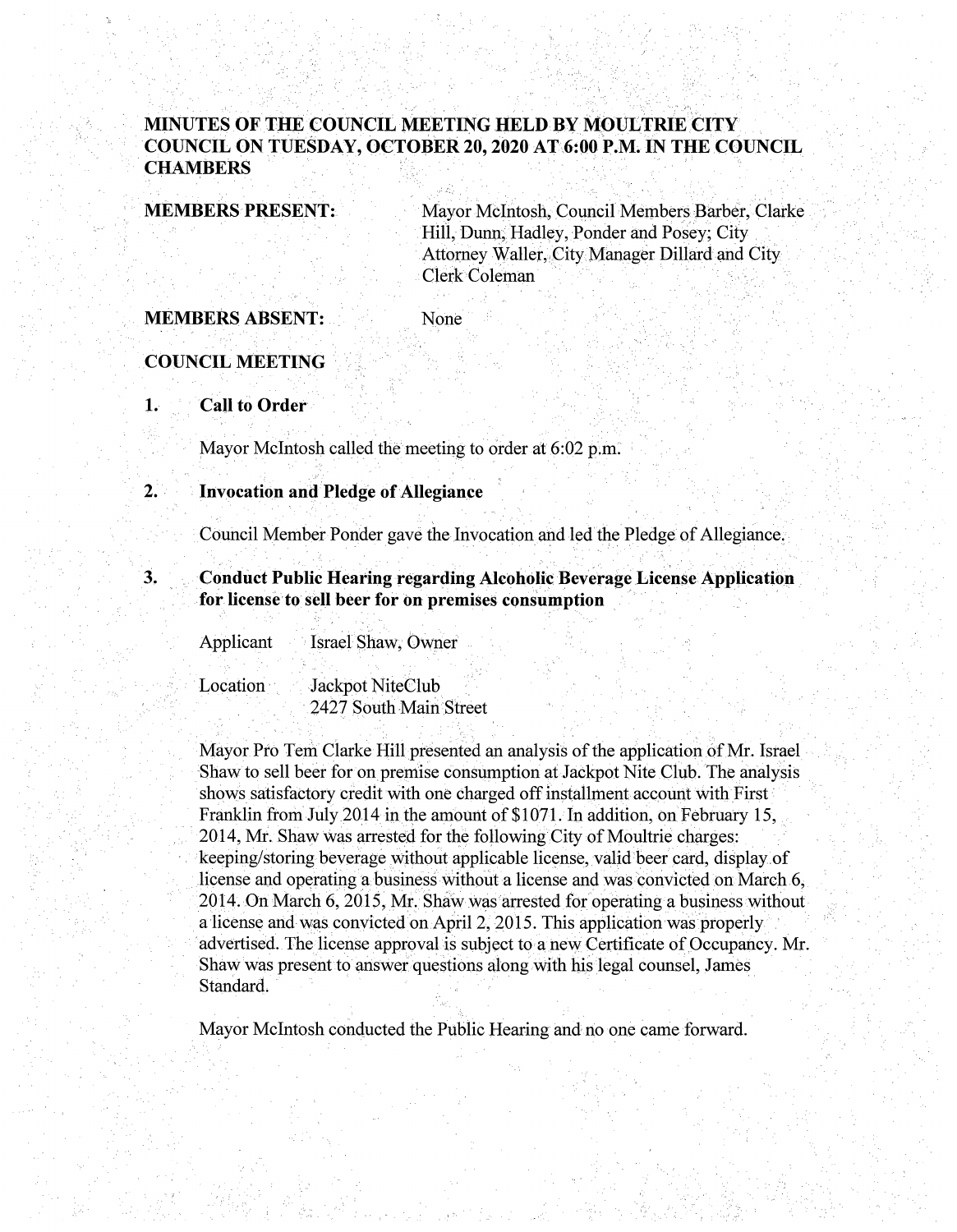**4. Consider Alcoholic Beverage License Application for license to sell beer for on premises consumption (2427 South Main Street)** 

See Agenda Item Number 3

After a lengthy discussion with Mr. Shaw and his attorney concerning the application and explanations of the credit and criminal offences noted by Mayor Pro Tem Clarke Hill, Council member Dunn made a motion to table the application to give Mayor and Council more time to review the application further before a decision was made. Council Member Hadley seconded the motion and it passed unanimously.

**5. Conduct Public Hearing regarding request to rezone 0.59 acres of land located in Land Lot 383 of the 8th Land District of Moultrie-Colquitt County, Georgia, 3285 Veterans Parkway South, C-3 (Commercial District) to TH (Townhouse District)** 

| Applicant | Lane-Sullivan, Inc.                                                           |
|-----------|-------------------------------------------------------------------------------|
| Location  | 0.59 acres of land located in Land Lot Number 383 of the 8 <sup>th</sup> Land |
|           | District of Moultrie, Georgia                                                 |
|           | (3285 Veterans Parkway South)                                                 |
|           |                                                                               |

Zoning C-3 (Commercial District) to TH (Townhouse District)

Stephen Godley, Director of Planning and Community Development gave a Power Point presentation of the property requesting to be rezoned. Mr. Sullivan was present to answer questions. Mayor McIntosh conducted the Public Hearing and no one came forward.

**6. Consider Third and Final Reading of Ordinance to amend the City of Moultrie Zoning Ordinance adopted October.17, 1972, as amended** 

See Agenda Item Number 5

Council Member Barber made a motion to approve the Third and Final Reading of Ordinance to amend the City of Moultrie Zoning Ordinance adopted October 17, 1972, as amended. Council Member Clarke Hill seconded the motion and it passed unanimously. *Ordinance Number 2020-234* 

**7. Consider Third aml Final Reading of Ordinance to Amend the Alcohol Beverage Ordinance for the City of Moultrie; To Repeal Conflicting Ordinances and For Other Purposes** 

Section 6-248 Excise Taxes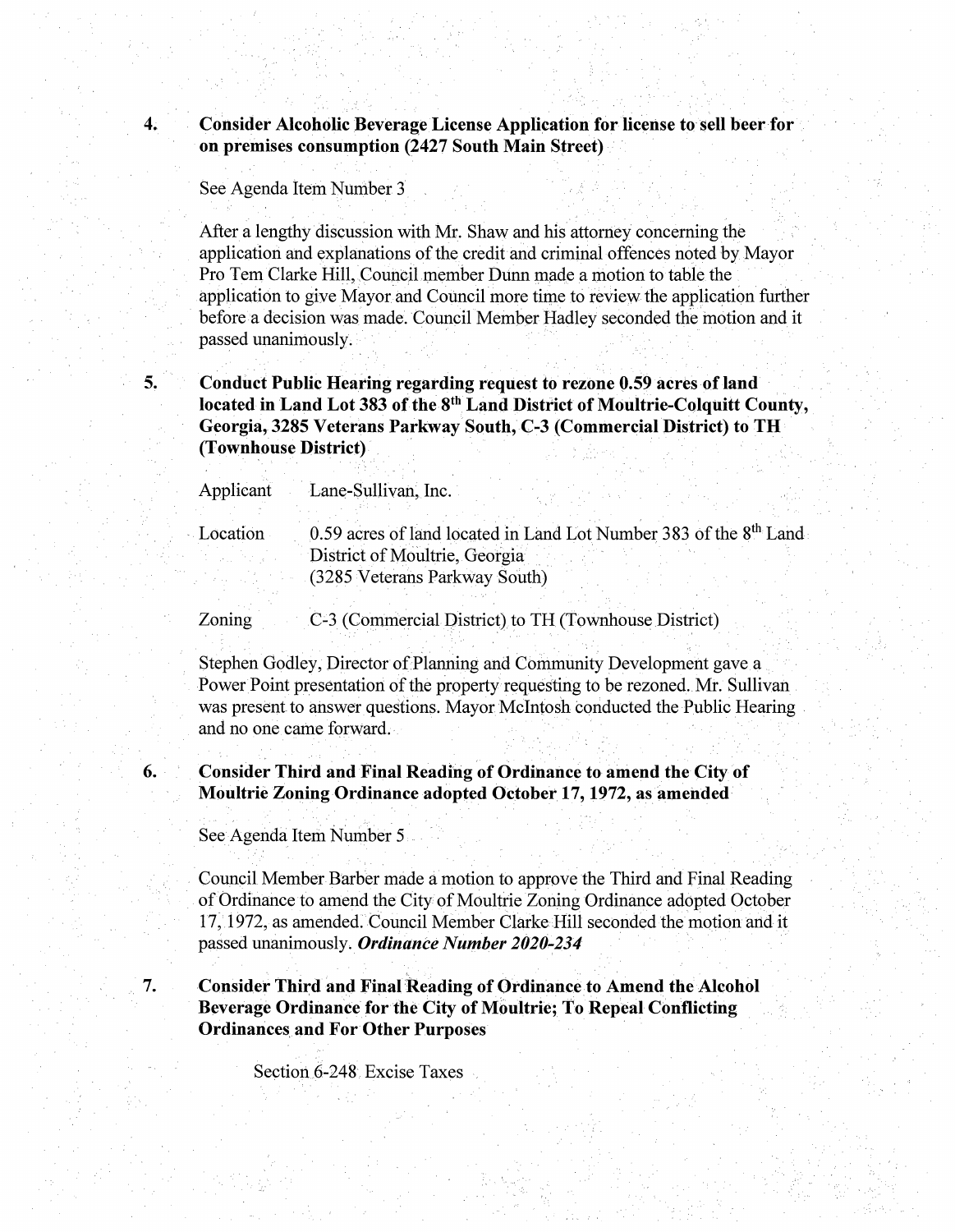Council Member Clarke Hill made a motion to approve the Third and Final Reading of Ordinance to Amend the Alcohol Beverage Ordinance for the City of Moultrie; To Repeal Conflicting Ordinances and For Other Purposes. Council Member Posey seconded the motion and it passed unanimously. *Ordinance Number 2020-235* 

### · **CONSENT AGENDA (ITEMS #8-18)**

**The Consent Agenda includes routine items that the City Council will act on with a single vote. Any Council Member may pull\_a:ny item from the Consent Agenda in order that the Council may act upon it individually.** 

**8. Consider Approval of Minutes** 

Work Session – October 6, 2020 at  $5:00$  p.m. Council Meeting- October 6, 2020 at 6:00 p.m. Called Council Meeting  $-$  October 13, 2020 at 6:00 p.m.

**9. Consider Recommendation of the Moultrie-Colquitt County Planning Commission to annex land in Land Lot 338 of the 8th Land District of Colquitt County, Georgia (201 Tallokas Pointe Road), Place Ordinance on First and Second Reading, and call for a Public Hearing to be held on**  November 3, 2020 at 6:00 p.m.

Applicant W. Lynn Lasseter and Suken Patel

Location 1.231 acres of land located in Land Lot Number 338 of the  $8<sup>th</sup>$ Land District of Moultrie, Georgia (201 Tallokas Poirite Road)

**10. Consider First and Second Reading of Ordinance to provide for the Annexation of Territory to the Territorial Limits of the City of Moultrie, and other Purposes** ·

Applicant W. Lynn Lasseter and Suken Patel.

Location 1.231 acres of land located in Land Lot Number 338 of the  $8<sup>th</sup>$ Land District of Moultrie, Georgia · (201 Tallokas Pointe Road)

### . The contribution of the contribution of the contribution  $\mathcal{E}_\text{c}$ **11.** Consider First and Second Reading of Ordinance to amend the City of **Moultrie Zoning Ordinance adopted October 17, 1972, as amended**

Applicant W. Lynn Lasseter and Suken Patel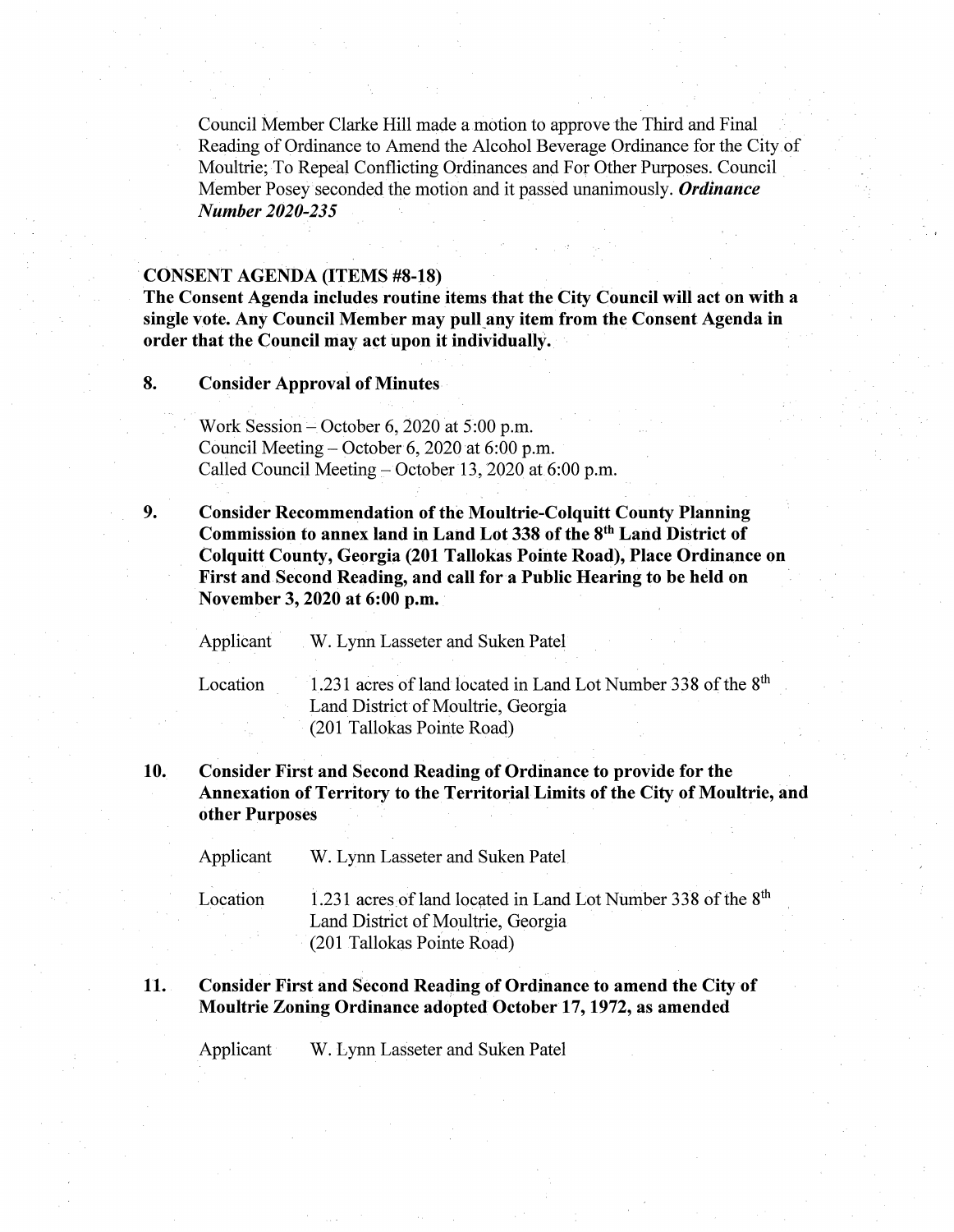Location 1.231 acres of land located in Land Lot Number 338 of the 8<sup>th</sup> Land District of Moultrie, Georgia (201 Tallokas PointeRoad)

Zoning County to RPUD (Residential Planned Unit Development District)

**Consider Recommendation of the Moultrie-Colquitt County Planning** Commission to annex land in Land Lot 338 of the 8<sup>th</sup> Land District of Colquitt County, Georgia (Tallokas Pointe Road), Place Ordinance on First and Second Reading, and call for a Public Hearing to be held on November 3, 2020 at 6:00 p.m.

Applicant Tallokas Crossing, LLC

 $12.$ 

15.

Location 5.245 acres of land located in Land Lot Number 338 of the 8<sup>th</sup> Land District of Moultrie, Georgia (Tallokas Pointe Road)

Consider First and Second Reading of Ordinance to provide for the 13. Annexation of Territory to the Territorial Limits of the City of Moultrie, and other Purposes

Applicant Tallokas Crossing, LLC

5.245 acres of land located in Land Lot Number 338 of the 8<sup>th</sup> Location Land District of Moultrie, Georgia

(Tallokas Pointe Road)

#### 14. **Consider First and Second Reading of Ordinance to amend the City of** Moultrie Zoning Ordinance adopted October 17, 1972, as amended

Applicant Tallokas Crossing, LLC

5.245 acres of land located in Land Lot Number 338 of the 8<sup>th</sup> Location Land District of Moultrie, Georgia (Tallokas Pointe Road)

Zoning County to RPUD (Residential Planned Unit Development District)

- **Consider First and Second Reading to Amend the Noise Ordinance for the** City of Moultrie; to Repeal Conflicting Ordinances and for other Purposes
- 16. **Consider Amendment Number 4 to the Operations and Maintenance** contract between ESG Operations and the City of Moultrie

17. **Consider Amendment to the Purchasing Manual**